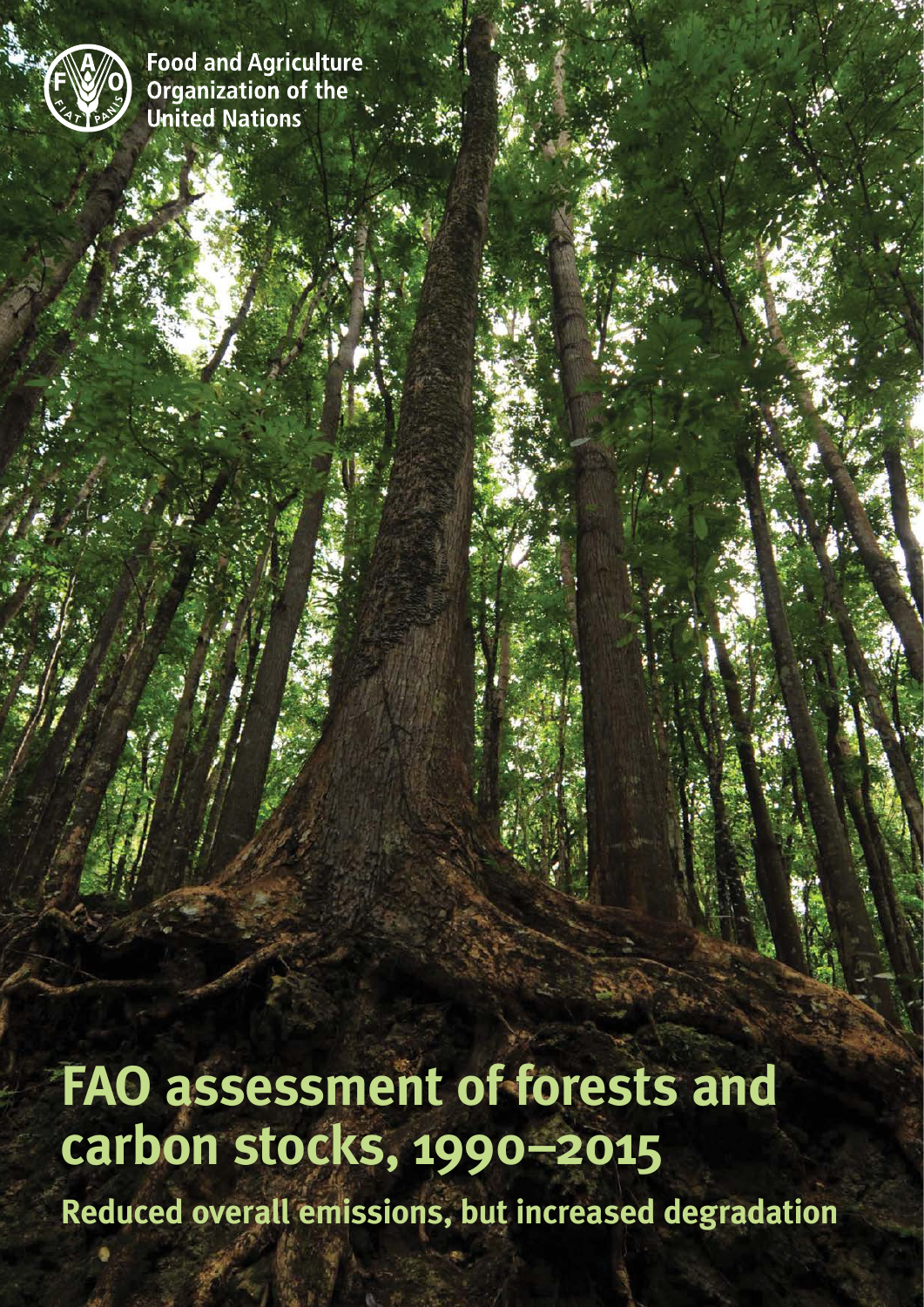

**Global estimates of forest emission trends** show that total emissions have decreased by over 25 percent between the period 2001–2010 and the period 2011–2015. FAO data show that the decrease is due to a decline in deforestation rates globally. They also reveal that emissions from forest degradation, estimated for the first time, are increasing over time and represent one-quarter of total emissions.

FAO's most recent global estimations of carbon emissions from deforestation and forest degradation for the period 2011–2015 point to a reduction of over 25 percent in emissions from deforestation over this period, i.e. from an average of 3.9 to an average of 2.9 Gt (or billion tonnes) of CO2 per year.



According to the FAO estimates, while deforestation still contributes to net emissions into the atmosphere, the remaining forests continue to be a net carbon sink globally, having stored on average some 2.1 Gt of CO2 annually, during the period 2011–2015. Half of the FAO estimated sink was due to net growth in planted forests.

If the contributions of deforestation and forest sinks are considered together, forests are a net source of emissions, at an average of 0.8 Gt of CO2 per year during the period 2011–2015, although this represents a reduction of over 50 percent with respect to the decade 2001–2010, which saw average net forest emissions of 1.7 Gt of CO2.

 The FAO figures are based on the FAOSTAT Emissions database methodology, which uses national data reported by countries to FAO via the Global Forest Resources Assessment (FRA) as input, and applies the Intergovernmental Panel on Climate Change (IPCC) guidelines for estimating national greenhouse gas emissions from agriculture, forestry and land use. Previous FAO data published in the IPCC Fifth

1 More details on methods and additional data analysis will be made available on the FRA website in September 2015.

Assessment Report (IPCC, 2014a) were based on FRA 2010 figures. The estimates released in this document thus update and extend for the first time the IPCC analysis to 2015.<sup>1</sup>

The input data used for these estimates, including area extent and biomass information, are produced by each country according to FRA guidelines, using ground-based and aerial measurements. They are not directly comparable to measurements using satellite imagery, which, although useful, do not capture certain types of forests or stages in the growth cycle or discern critical trends in land-use change. For example, dry forests in Africa or central Brazil have great spaces between trees and often have few leaves for large parts of the year, making them difficult to capture by remote sensing. At the same time, areas of managed forest (where trees are harvested and regrown) are typically considered as forest land by countries reporting under the FRA, but may be classified as deforestation by satellite-based surveys.

## **What is a forest?**

FAO defines forests as land with trees higher than 5 m height and a minimum canopy cover of 10 percent, excluding land that is mainly used for agriculture or urban use. Trees may be temporarily absent in managed forests and still be classified as forest land. These parameters are used for international reporting through the FRA, although countries also use national definitions for their own purposes.

For the purpose of this document, forest area is further subdivided into: **Natural forest** (which includes the two FRA subdivisions **Primary forest** and **Other naturally regenerated forest**) and **Planted forest**.

For the purpose of this analysis, **deforestation** is considered to occur when forest land changes to non-forest use.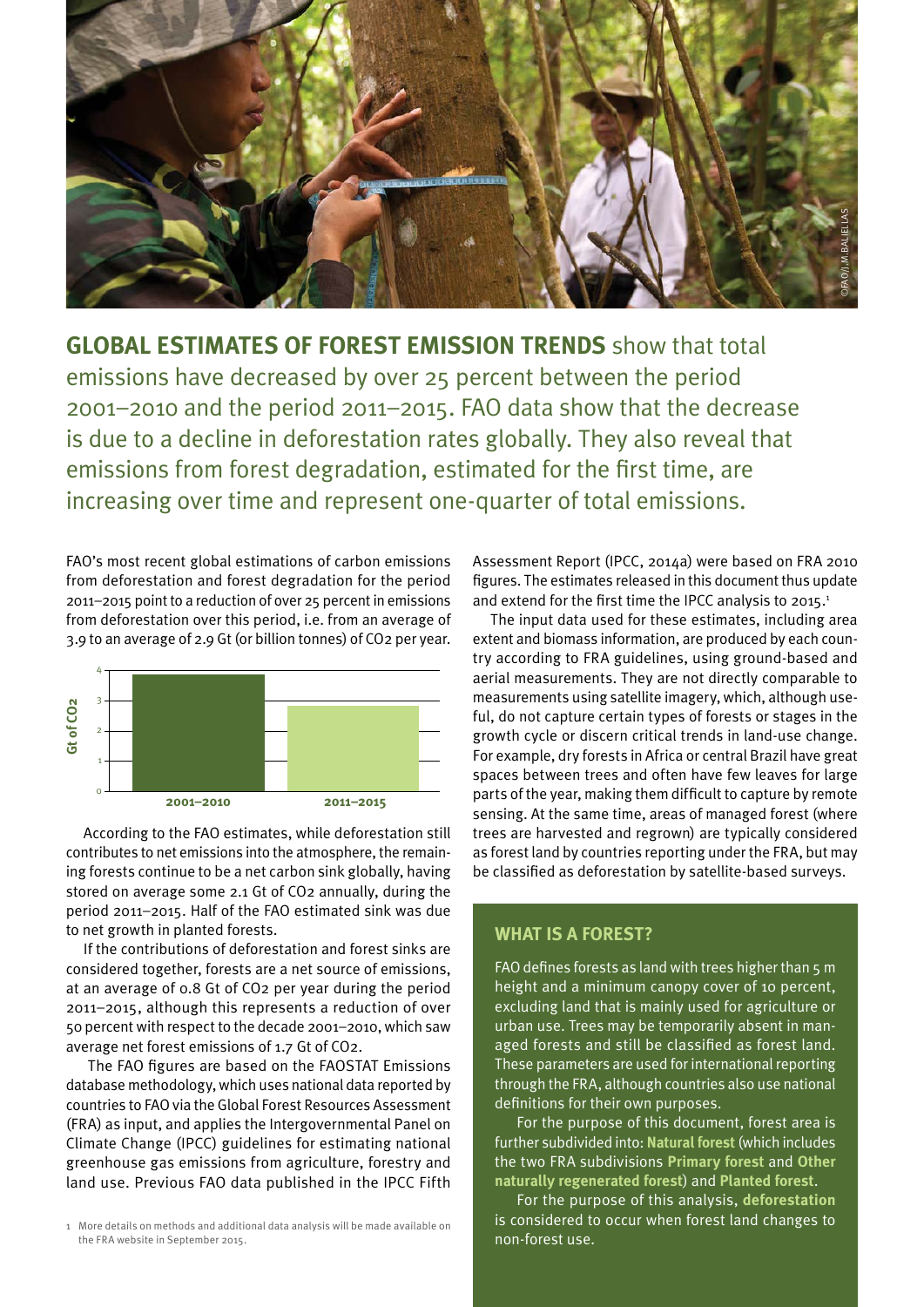### **Differences between countries and regions**

Countries with developed economies<sup>2</sup> continued to represent the bulk of the overall estimated carbon sink, or 60 percent of the total during 2011–2015, but down from 65 percent of the total during 2001–2010. The decrease was largely due to decreases in new forest area plantations.

At the regional level, Africa, Asia and Latin America and the Caribbean all continued to be net sources of emissions from forests, although emissions from Africa and Latin America and the Caribbean decreased over the period 1990–2015. Brazil alone represented more than 50 percent of the overall estimated reduction in emissions over the period 2011–2015, with a decrease of almost one-third in net deforestation between 2005 and 2006, and a halving of net deforestation between 2010 and 2011.

The forests of Europe and North America continued to be carbon sinks over the period 1990–2015. Oceania did not show a clear trend in forest emissions over the same period.

## **what is a carbon sink and how does it work?**

A carbon sink is anything that absorbs more carbon that it releases, while a carbon source is anything that releases more carbon than it absorbs. Forests, soils, oceans and the atmosphere all store carbon and this carbon moves between these reservoirs in a continuous cycle. Forests can act as either a source or a sink at different times.

A net carbon sink exists where total carbon absorption is higher than total emissions.

# **What is forest degradation?**

Forest degradation is defined here as a net annual decrease of carbon stock density in land remaining forest.

## **Forest degradation and the importance of restoration in strengthening the mitigation potential of forest land**

FAO's data include, for the first time ever, a separate assessment of emissions from forest degradation and removals from forest regrowth. According to the findings, emissions from forest degradation are significant: as large as 1.0 Gt CO2 yr-1 on average over the period 2011–2015. This represented **one-quarter** of net emissions from forests, the remaining three-quarters being due to deforestation.

Overall, emissions from forest degradation have more than doubled, from an average of 0.4 Gt CO2 yr-1 in the period 1991–2000 to an average of 1.0 Gt CO2 yr-1 for 2011–2015.

The predominant role of forest degradation that has been brought to light underscores the importance of restoration and conservation in addressing climate change mitigation.



Net emissions, 2011-2015

2 References in this document to countries with developed economies refer to those countries listed in Annex I of the United Nations Framework Convention on Climate Change, which can be consulted here: **http://unfccc.int/parties\_and\_observers/ parties/annex\_i/items/2774.php**. Countries referred to as having developing economies are those not listed in this Annex.

©FAO/S.Gallagher